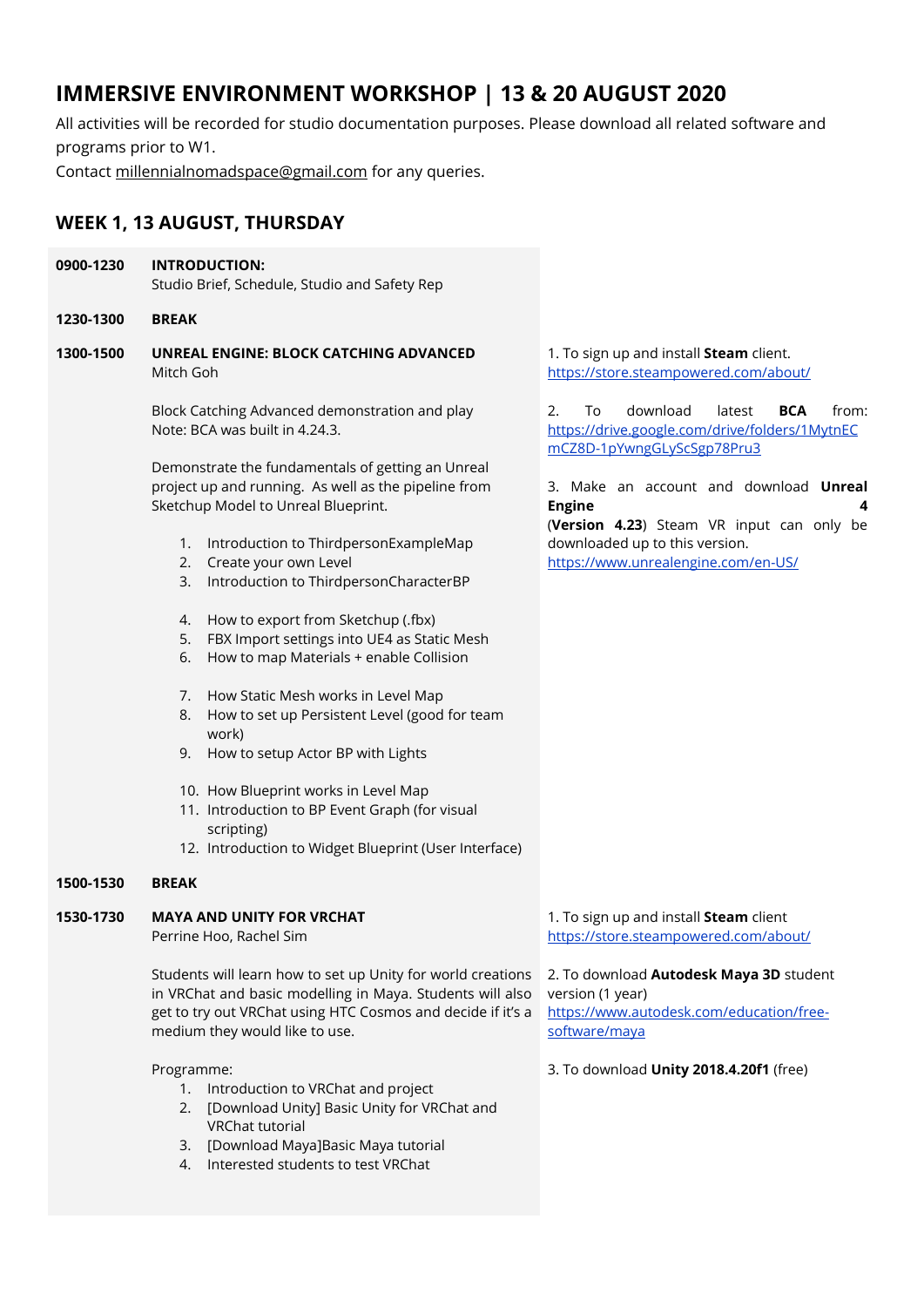## **WEEK 2, 20 AUGUST, THURSDAY**

| 0900-1230 | <b>STUDIO PRESENTATIONS:</b><br>Invisible Cities interpreted (2D / 3D)                                 | 10 minutes per presentation                                                                                                                                                                                                                                                                                                                                                                                                                                                                                                                                                                                                                                                                                                                                                                                                                                                                                            |
|-----------|--------------------------------------------------------------------------------------------------------|------------------------------------------------------------------------------------------------------------------------------------------------------------------------------------------------------------------------------------------------------------------------------------------------------------------------------------------------------------------------------------------------------------------------------------------------------------------------------------------------------------------------------------------------------------------------------------------------------------------------------------------------------------------------------------------------------------------------------------------------------------------------------------------------------------------------------------------------------------------------------------------------------------------------|
| 1230-1300 | <b>BREAK</b>                                                                                           |                                                                                                                                                                                                                                                                                                                                                                                                                                                                                                                                                                                                                                                                                                                                                                                                                                                                                                                        |
| 1300-1500 | UNITY AND UNREAL ENGINE<br>Thomas Poh                                                                  | 1. To sign up and install Steam client.<br>https://store.steampowered.com/about/                                                                                                                                                                                                                                                                                                                                                                                                                                                                                                                                                                                                                                                                                                                                                                                                                                       |
|           | Learn how to use and navigate Unity. As well as setup VR<br>on both Unity and Unreal.                  | 2.Install Steamvr via the installed steam. Will be<br>needed for Twinmotion, Unreal and Unity                                                                                                                                                                                                                                                                                                                                                                                                                                                                                                                                                                                                                                                                                                                                                                                                                          |
|           | <b>Download Unity (latest version)</b><br><b>Download Unreal (4.2.3)</b><br><b>Update your DirectX</b> | 3.Download Unity Hub Link below<br>https://unity3d.com/get-unity/download                                                                                                                                                                                                                                                                                                                                                                                                                                                                                                                                                                                                                                                                                                                                                                                                                                              |
|           | Install the latest Microsoft Visual C++ (For Unreal<br>Engine to speed it up)                          | 4. Install the latest version of the Unity Engine<br>from Unity Hub                                                                                                                                                                                                                                                                                                                                                                                                                                                                                                                                                                                                                                                                                                                                                                                                                                                    |
|           | https://support.microsoft.com/en-sg/help/2977003/the-<br>latest-supported-visual-c-downloads           | 5.Install microsoft visual studio 2019 when<br>UNITY Hub asks what modules you want to<br>install.<br>(MUST INSTALL FOR BOTH UNREAL AND UNITY IF<br>YOU NEED TO CODE !!! )<br>6.Download<br>SteamVR plugin<br>from<br>Unity<br>Marketplace<br>https://assetstore.unity.com/packages/tools/inte<br>gration/steamvr-plugin-32647<br>7. Make a new project (Take the option 3d and<br>not HDRP and LWRP!!) and download SteamVR<br>into the project. Downloading usually takes a<br>while in Unity.<br>8. Make an account and download Unreal Engine<br>4 (Version 4.23!!!!) Steam VR input can only be<br>downloaded up to this version.<br>https://www.unrealengine.com/en-US/<br>9.Download Steam VR input from GIThub<br>(Version 4.2.3!!!)<br>https://github.com/ValveSoftware/steamvr_unre<br>al plugin<br>10. Double click the Blue Unreal logo you see to<br>open up the project to open the Steam VR<br>project. |
|           |                                                                                                        |                                                                                                                                                                                                                                                                                                                                                                                                                                                                                                                                                                                                                                                                                                                                                                                                                                                                                                                        |